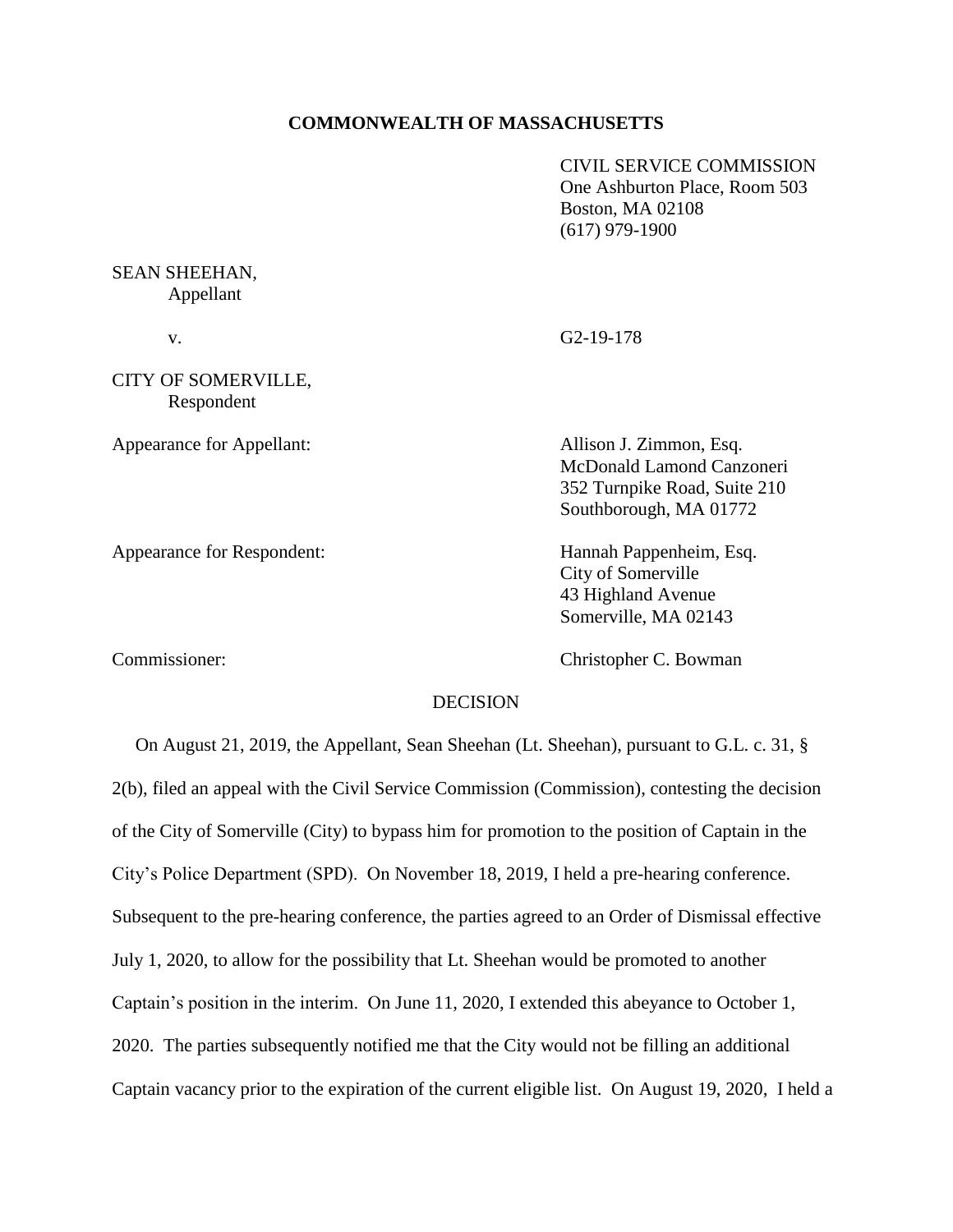remote pre-hearing conference via Webex videoconference and a full hearing on September 23, 2020, in the same manner.<sup>1</sup> The full hearing was recorded and both parties received a copy of the recording.<sup>2</sup> On October 30, 2020, the parties submitted proposed decisions.

## **FINDINGS OF FACT:**

The parties submitted nineteen (19) joint exhibits (1-19), and the Appellant submitted additional exhibits (20-42). Based on the documents submitted and the testimony of the following witnesses:

*For the City:*

- James Stanford, Deputy Chief of the SPD;
- David Fallon, Chief of the SPD.

## *For the Appellant:*

Sean Sheehan, Appellant;

and taking administrative notice of all matters filed in the case and pertinent statutes, regulations,

case law and policies, and reasonable inferences from the evidence, I find the following:

1. Somerville, Massachusetts is a city located in Middlesex County, just two miles north of

Boston, occupying slightly over 4 square miles with a population of approximately 80,000

people. [\(https://www.somervillema.gov/about\)](https://www.somervillema.gov/about)

*Civil Service Requisition and City's Review Process*

2. On September 16, 2017, Lt. Sheehan took and passed the exam for Police Captain.

(Stipulated Facts)

÷,

<sup>1</sup> The Standard Adjudicatory Rules of Practice and Procedure, 801 CMR §§1.00, *et seq*., apply to adjudications before the Commission with Chapter 31 or any Commission rules taking precedence.

 $2<sup>2</sup>$  If there is a judicial appeal of this decision, the plaintiff in the judicial appeal would be obligated to supply the court with a transcript of this hearing to the extent that he/she wishes to challenge the decision as unsupported by the substantial evidence, arbitrary and capricious, or an abuse of discretion. If such an appeal is filed, this recording should be used to transcribe the hearing.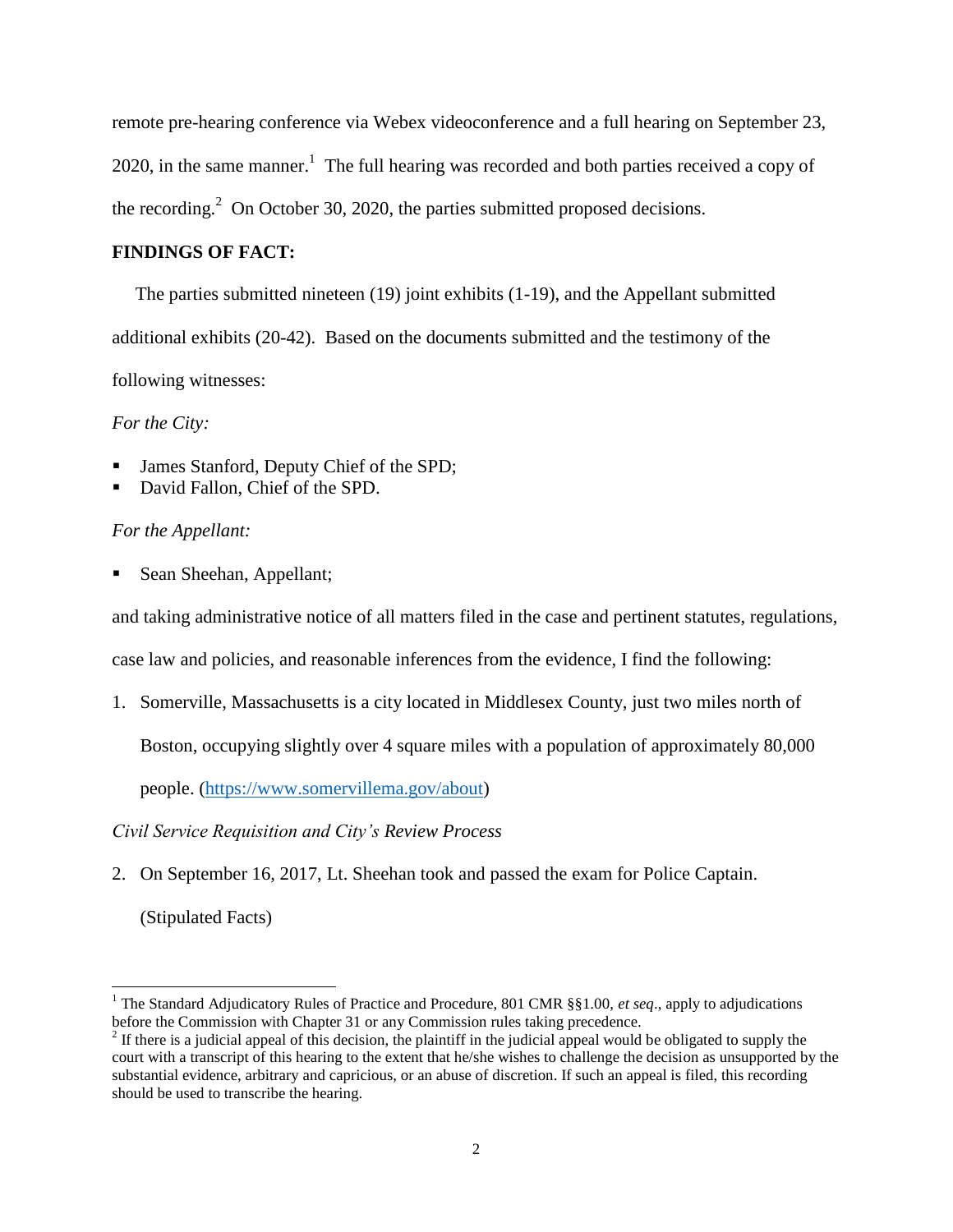- 3. On February 15, 2018, the state's Human Resources Division (HRD) established an eligible list of candidates for Police Captain in Somerville. (Stipulated Fact)
- 4. After the first ranked candidate was promoted in a prior promotional hiring cycle, Lt. Sheehan moved into the first ranked position on the eligible list. (Stipulated Fact)
- 5. Lt. Sheehan signed a Certification dated March 18, 2019 for the position of Captain. (Stipulated Fact)
- 6. Five other candidates, including the selected candidate, who was ranked third, signed the Certification. (Exhibit 2)
- 7. The City initially wished to appoint two (2) permanent full-time Captains, but ultimately only appointed one (1). (Stipulated Fact)
- *Lt. Sheehan's Employment Experience with the City*
- 8. Lt. Sheehan has been employed by the City's Police Department since October 1, 2001. (Exhibit 4; Testimony of Appellant)
- 9. Lt. Sheehan grew up in Somerville and attended Somerville Public Schools. He holds an associate's degree in criminal justice, a bachelor's degree in Accounting and a juris doctor. He is a member of the Massachusetts Bar. (Testimony of Appellant)
- 10. Lt. Sheehan was promoted to the rank of sergeant in 2010 and to the rank of lieutenant in 2013. (Exhibit 4; Testimony of Appellant)
- 11. For approximately four years, Lt. Sheehan has held the position of Patrol Division Commander and Patrol Supervisor. His duties in that position include the supervision of patrol officers and serving as the most senior officer on nights and weekends. (Exhibit 4; Testimony of Appellant)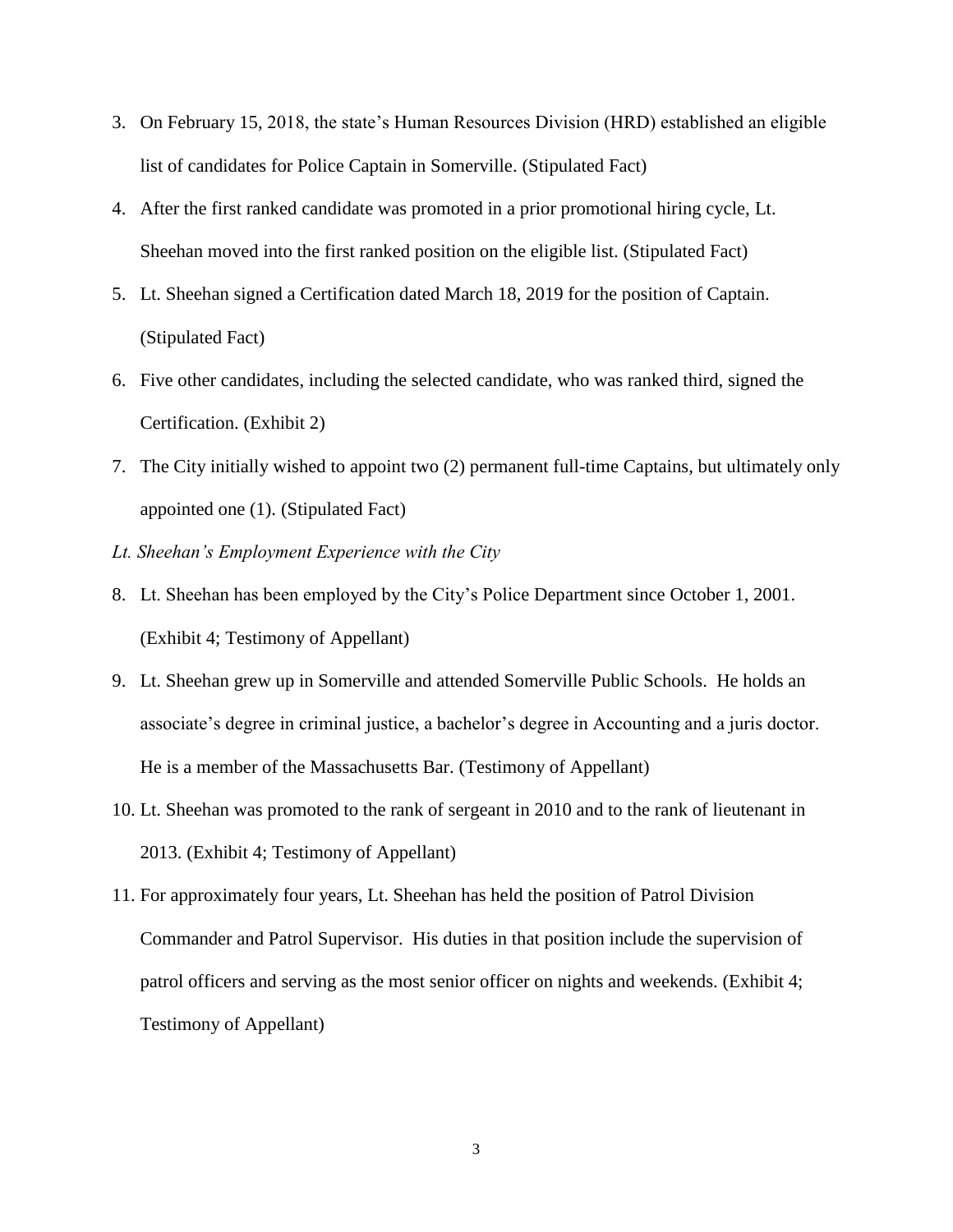- 12. During his tenure at the City's Police Department, Lt. Sheehan has held the following positions: Field Training Officer, Community Police Officer, Records Officer, Police Prosecutor, Patrol Supervisor, Community Policing and Planning Sergeant, Traffic Division Sergeant, Patrol Division Commander, Criminal Investigation Division Lieutenant, Special Operations Commander, Accreditation Manager and, as referenced above, Patrol Division Commander and Patrol Supervisor. (Exhibit 4; Testimony of Appellant)
- 13. As the Community Policing and Planning Sergeant, Sheehan was the Department Liaison to the Immigrant Police Dialogue Group. In this role Sheehan attended monthly meetings with the Human Rights Coalition and members of the immigrant community and facilitated communication between the Department and the immigrant community. (Exhibit 4; Testimony of Appellant)
- 14. As the Criminal Investigation Division Lieutenant, Lt. Sheehan supervised fifteen detectives and the Police Prosecutor. During his time in that role, Lt. Sheehan recommended the creation of a home surveillance camera log program whereby the Department would create a database of residential and business surveillance cameras to be accessed in the event of a crime. (Exhibits 4 and 20; Testimony of Appellant)
- 15. One member of the Police Department is assigned as Accreditation Manager to assist with the ongoing efforts of the Department to become certified form the Massachusetts Police Accreditation Commission. During his time serving as Accreditation Manager, Lt. Sheehan drafted policies in line with MPAC standards, held policy review meetings with Chief Fallon, the Deputy Chiefs, the four Captains, and the Union Presidents. Lt. Sheehan also implemented a computer program called Policy Tech to house the policies and track when officers received and read the policies. Sheehan communicated between two and four times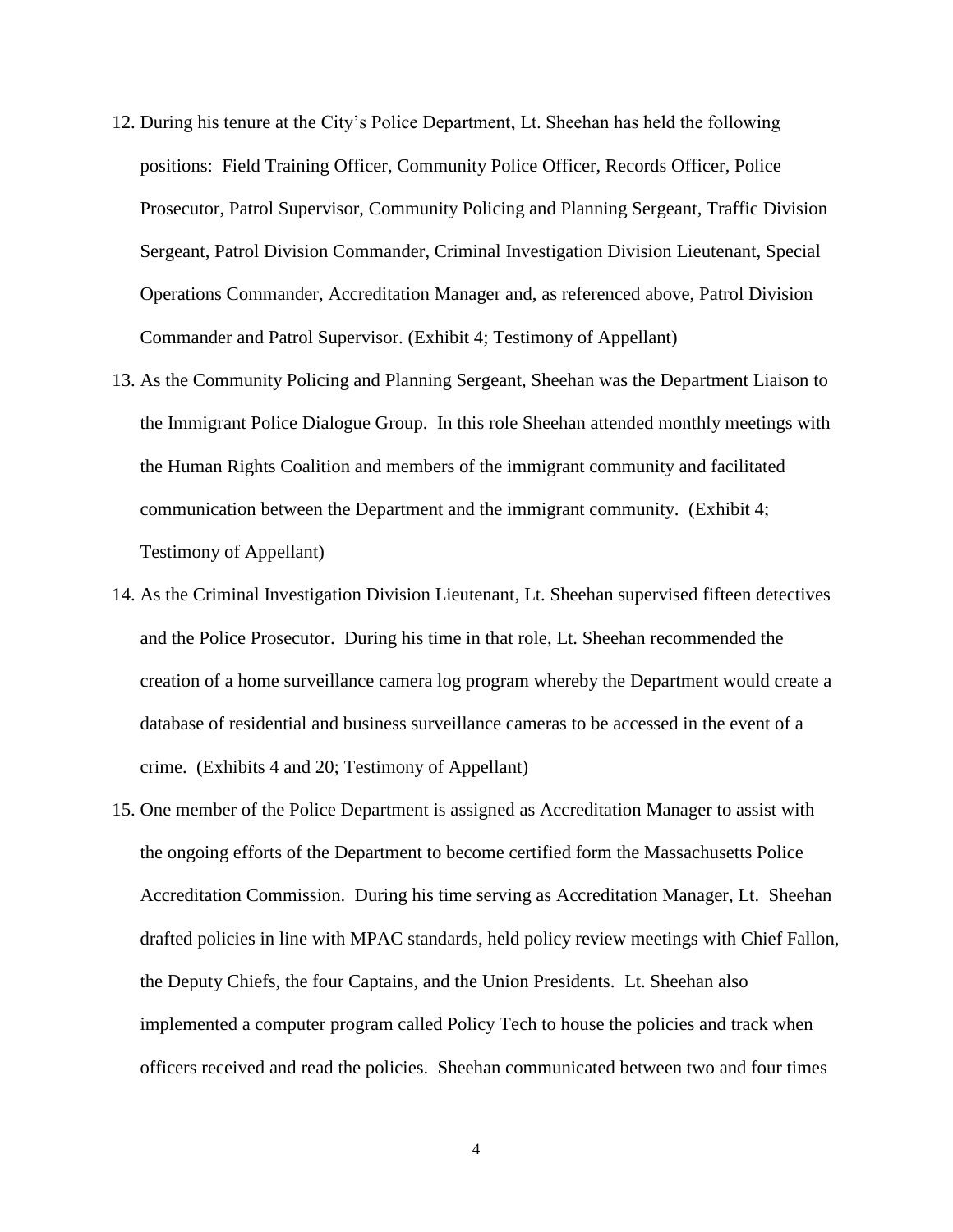per week with Chief Fallon primarily by email regarding his work as Accreditation Manager. (Exhibit 4; Testimony of Appellant)

- 16. During his time serving as Accreditation Manager, Lt. Sheehan also: researched the topic of body cams, attended a MPAC conference, and obtained and reviewed policies from other police departments and from the Commission on Accreditation for Law Enforcement Agencies ("CALEA"). Ultimately, Lt. Sheehan drafted a body worn camera policy that was accepted by Chief Fallon. (Exhibits 36-42; Testimony of Appellant)
- 17. By the end of Lt. Sheehan's tenure as Accreditation Manager, Lt. Sheehan had issued over 159 policies and achieved preliminary approval for certification from MPAC. After Lt. Sheehan vacated the Accreditation Manager position, the Department ultimately achieved certification and accreditation. (Exhibit 35; Testimony of Sheehan)
- 18. While in the Criminal Investigation Division, Lt. Sheehan sent out summaries of relevant cases to the Department. Later, as Accreditation Manager, Lt. Sheehan suggested to Chief Fallon that he begin sending out Training Bulletins about topics of interest to the Department. Lt. Sheehan subsequently drafted and distributed several Training Bulletins. (Exhibits 21, 24, 26, 27, 29; Testimony of Appellant)
- 19. During his tenure with the Department, Lt. Sheehan has reviewed the training program in place for Department supervisors. Lt. Sheehan found that the Department was not in compliance with a Massachusetts General Law that requires all newly promoted supervisors to be trained in cellblock suicide prevention and detection. Lt. Sheehan recommended to Chief Fallon that the Department implement a new training program and subsequently arranged for a suicide prevention training session for the Department. (Exhibits 22 and 32; Testimony of Appellant)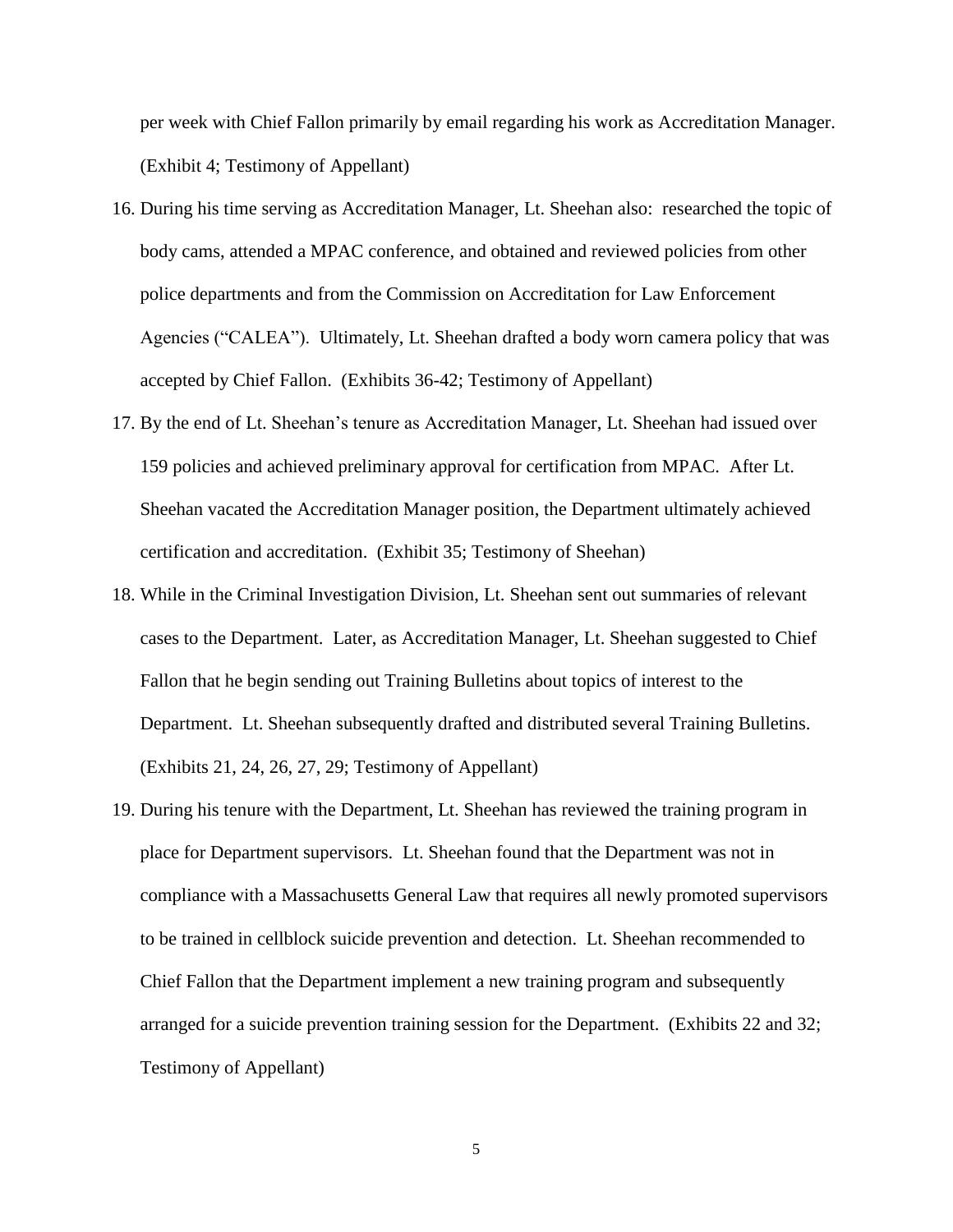- 20. Lt. Sheehan is the Department representative to the Communications Interoperability Subcommittee. This committee is organized under Metro Boston Homeland Security and is tasked with assessing member police and fire departments' communications needs in the event of an emergency. (Testimony of Appellant)
- 21. Lt. Sheehan is one of three or four officers in the Department who is trained as a Drug Recognition Expert by the Municipal Police Training Council. (Exhibit 4; Testimony of Appellant)

#### *Selected Candidate's Background and Employment Experience with the City*

- 22. The selected candidate started in the Department as a patrol officer in 2001. During his tenure as a patrol officer, he trained new recruits as a Field Training Officer. (Exhibit 10)
- 23. The selected candidate has a bachelor's degree in criminal justice and a master's degree in criminal justice. (Exhibit 10)
- 24. Prior to joining the Police Department, the selected candidate was a criminal investigator for the Somerville Housing Police for four (4) years and a patrolman for the Boxborough Police Department for over one (1) year. (Exhibit 10)
- 25. From 2003 to 2007, the selected candidate served as a detective where he was assigned to the Family Services Unit, conducting investigations of sexual assaults, domestic violence, hate crimes and maintaining the sex offender registry. (Exhibit 10)
- 26. In 2011, the selected candidate was promoted to Sergeant-Detective, at which time he assumed the position of the Family Services Unit Supervisor. (Exhibit 10)
- 27. In 2015, the selected candidate was promoted to Lieutenant-Watch Commander, at which time he assumed the position of Division-Watch Commander. As the officer-in-charge, he was the highest ranking officer in the Last-Half Division. (Exhibit 10)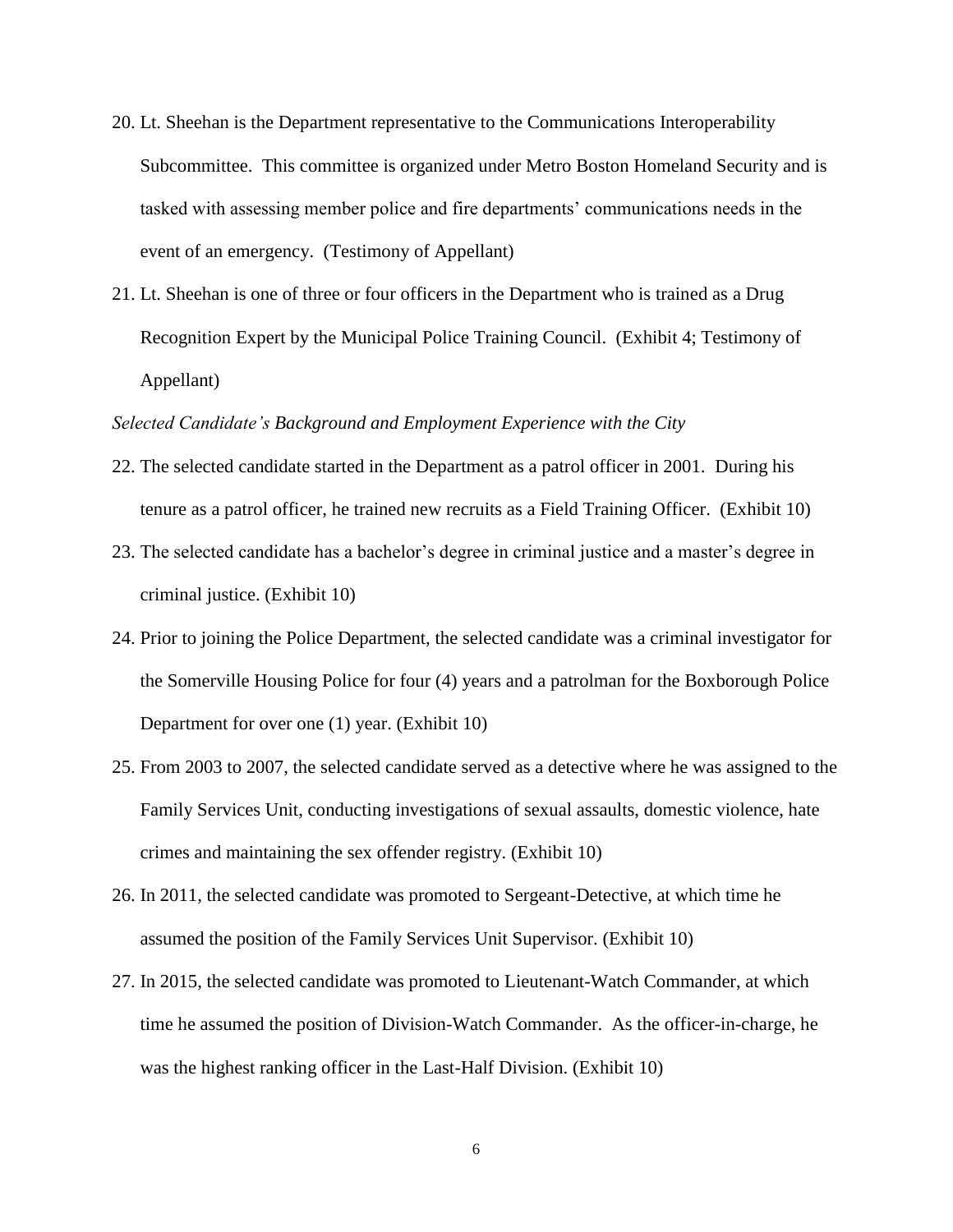28. Neither candidate had disciplinary matters in their file. Lt. Sheehan had 4 commendations, and the selected candidate had 6 commendations in his files. (Exhibit 9; Exhibit 16)

### *Candidate Interviews*

- 29. Lt. Sheehan and the selected candidate were interviewed for the Captain's position on May 7, 2019 by a panel consisting of Chief Fallon, Deputy Chief James Stanford, Deputy Chief Stephen Carrabino and Director of Personnel Candace Cooper. (Stipulated Facts)
- 30. The candidates for the Captain's position were asked the same set of interview questions. (Testimony of Fallon; Testimony of Stanford; Exhibits 6-9; 13-16)
- 31. The questions were developed collaboratively by the panel members. (Testimony of Fallon)
- 32. The interviews were recorded and the panelists took notes. (Testimony of Fallon; Testimony of Stanford; Exhibits 5 & 12)
- 33. In response to one of his questions during his interview, Lt. Sheehan made the comment, "we are a police department, we are miserable people." (Exhibit 5)
- 34. This was concerning to Chief Fallon because it seemed like "capitulation to a negative culture that we are working every day to tamp down." From a leadership position, it was concerning to Chief Fallon for a candidate for Police Captain to have that perspective. Chief Fallon has stressed that messaging is very important in the Police Department and specifically that "negativity is the new corruption" in policing. He has mentioned this in meetings and at roll-call. (Testimony of Fallon)
- 35. Also during the interview, Lt. Sheehan told the story of an officer who asked for advice about going into the Narcotics Bureau. Lt. Sheehan stated he would assist the officer with getting into the Narcotics Bureau, but also told him that he would never want to work in the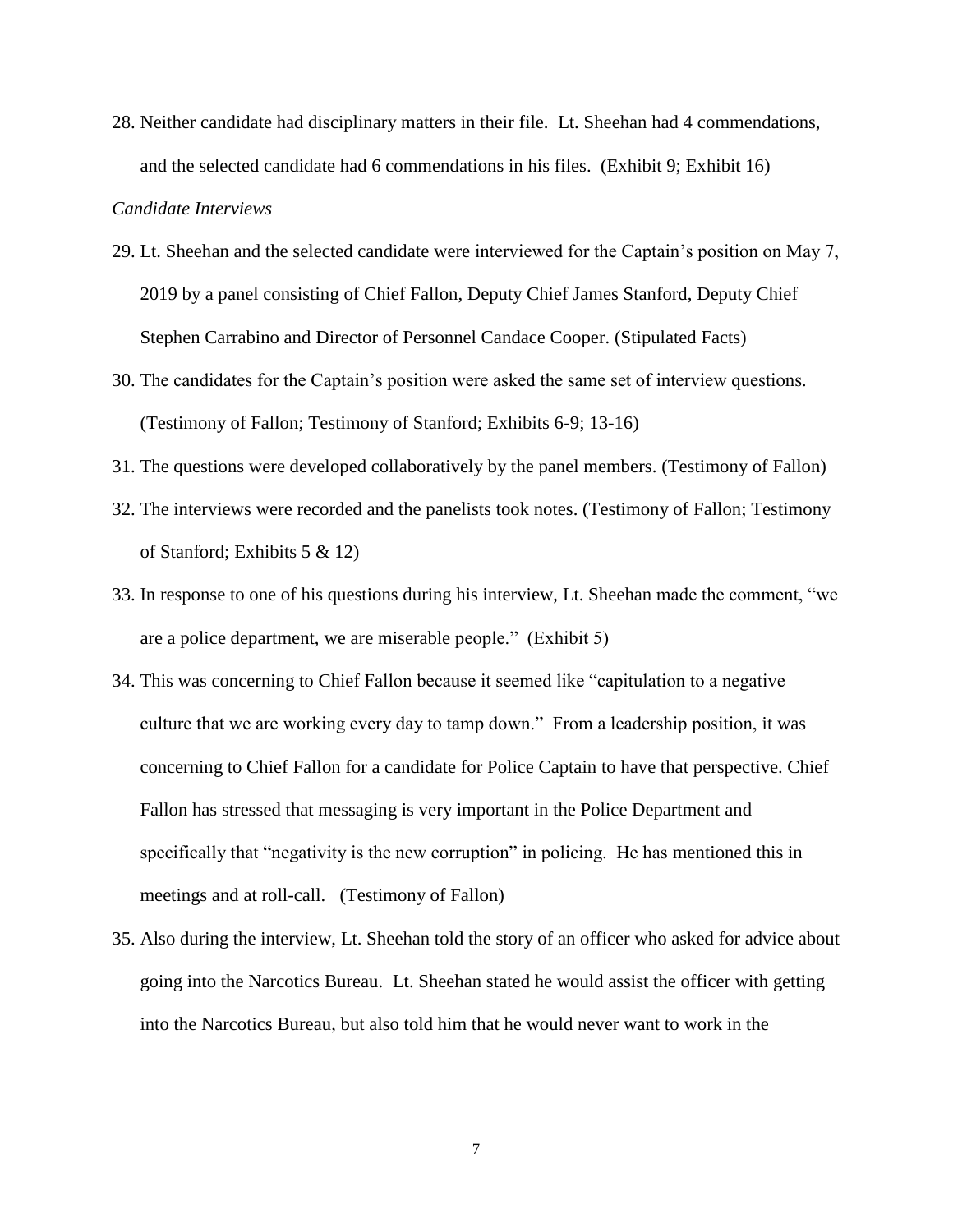Narcotics Bureau because everybody lies to officers in that line of work. (Testimony of Fallon and Stanford; Exhibit 5)

- 36. Chief Fallon found this concerning because, to him, it was a poor message to an officer and sets up a bad dynamic between an officer and the community he or she is serving. (Testimony of Fallon)
- 37. Chief Fallon felt that Lt. Sheehan, if promoted to Captain, should encourage officers to join the Narcotics division, but advise them to go in "with eyes wide open" and to listen to people in that community and try to get them services. (Testimony of Fallon)
- 38. Deputy Stanford felt that, if Lt. Sheehan had reservations about an officer's fitness for the Narcotics Bureau, he should facilitate a meeting between a senior Narcotics officer and the interested officer to get a better sense of the responsibilities in that bureau. (Testimony of Stanford)
- 39. Deputy Stanford also concluded that Lt. Sheehan was categorizing a group of people as liars and that his comments were demeaning to that group of people who are part of the community. In addition, he felt that discouraging people from pursuing a career path in the Narcotics Bureau limits the people available for positions in the Narcotics Bureau. (Stanford Testimony)
- 40. Candidates, including Lt. Sheehan, were asked the question: "Describe a time when you were responsible for disciplining a colleague. How did you handle it? In retrospect, is there anything you would have done differently and if yes what and why?" (Exhibits 6, 13)
- 41. In response to this question, Lt. Sheehan described an incident in which he saw an officer disregard a Sergeant's order. Lt. Sheehan did not intervene right away, and later apologized to the sergeant for not reacting right away to the officer's insubordination. Lt. Sheehan also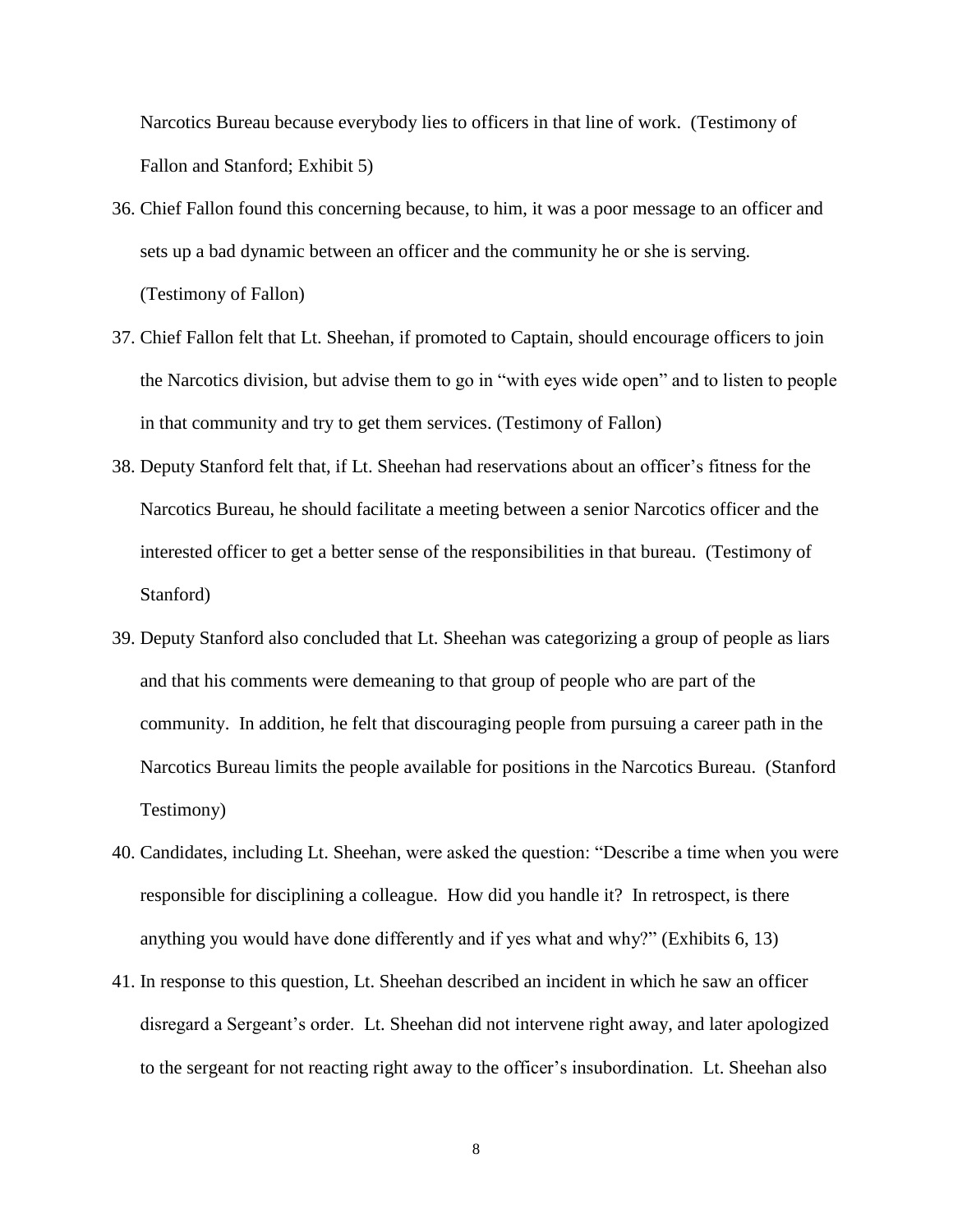spoke to the officer, who was perturbed by the follow-up. Lt. Sheehan stated that he spoke to the officer later in the shift and asked "are we cool?" (Exhibit 5)

- 42. Chief Fallon was concerned with this answer because his expectation is that a superior disciplining an officer should not be concerned about whether they are "cool" but, rather, be focused on enforcing the rules and establishing a strong chain of command. To Chief Fallon, Lt. Sheehan's example demonstrated that he was more concerned with the effect the discipline had on his relationship with the officer, than with the sergeant who was disrespected. (Testimony of Chief Fallon)
- 43. Deputy Chief Stanford did give Lt. Sheehan credit for characterizing this incident as a learning experience. However, Deputy Chief Stanford was also troubled that Lt. Sheehan later went back and asked the officer if they were "cool." Stanford saw this as looking for permission from a patrol officer to act as his supervisor. (Testimony of Stanford)
- 44. At the hearing, Lt. Sheehan stated he has never issued written discipline during his time as a Lieutenant. (Testimony of Lt. Sheehan)
- 45. The selected candidate was able to give two detailed examples of disciplining a colleague, which included investigation (in one case), reporting up as necessary, follow-through and consequences. To Chief Fallon, the selected candidate's response demonstrated an ability to get involved and take proactive action. (Testimony of Chief Fallon)
- 46. To Chief Fallon, the selected candidate put a lot more work and thought into his disciplinary response, although Deputy Chief Stanford acknowledged that the incident that the selected candidate described was of a more serious nature. (Testimony of Stanford)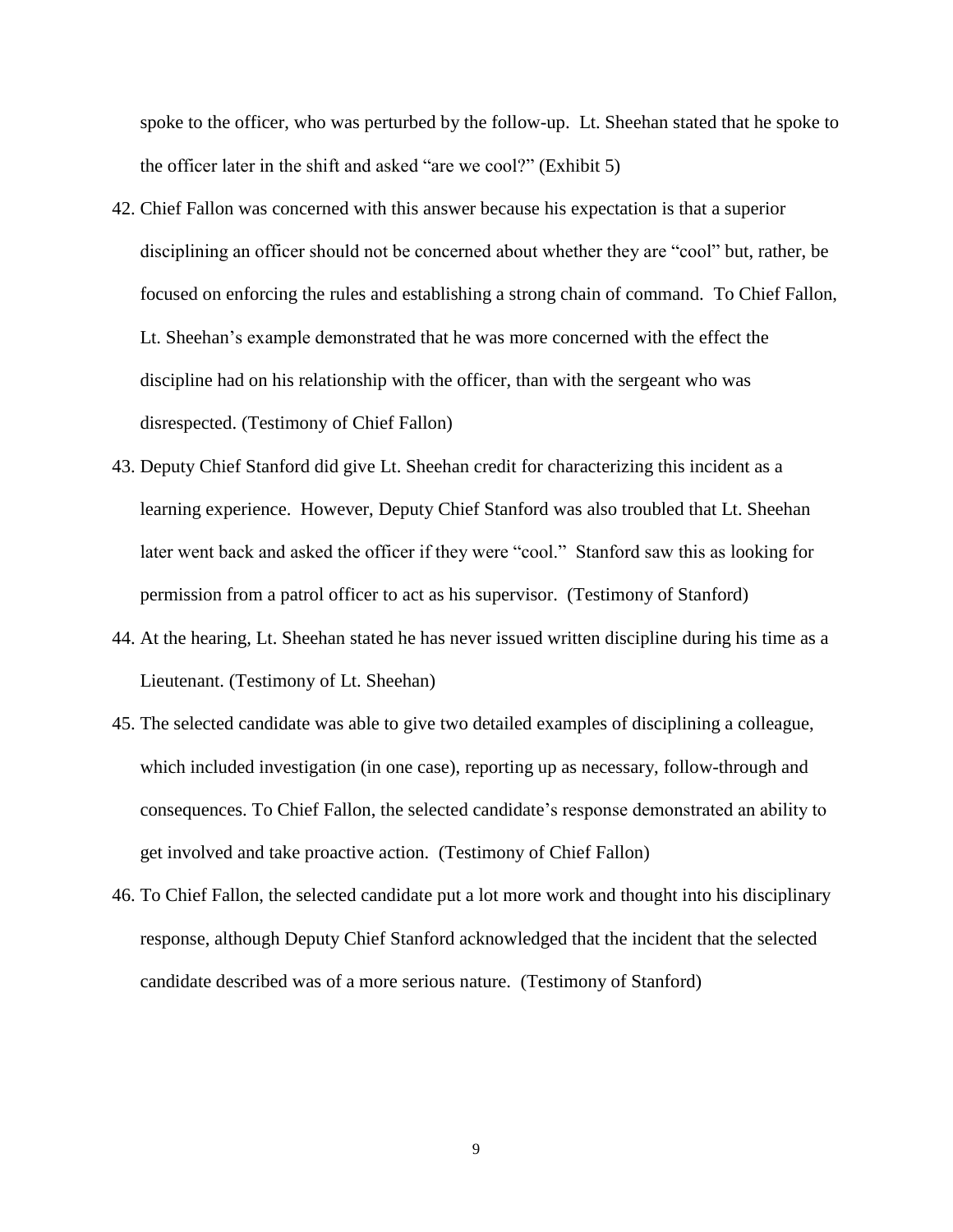- 47. At the interview, candidates were asked, "Provide an example of when you set expectations and monitored performance of subordinates, what guidance and direction did you find most effective." (Exhibit 6)
- 48. The candidates were also asked in their interview, "What new ideas do you have for the Department or City initiatives? How would you implement those ideas?" (Exhibit 12)
- 49. In response to this question, Lt. Sheehan offered the idea of gathering more data from parking and traffic to enhance investigatory abilities. (Exhibit 12)
- 50. Chief Fallon thought this was an interesting concept. However, when asked about implementation, Lt. Sheehan backed off the concept and said it would need to be dealt with by IT. (Testimony of Fallon)
- 51. Deputy Chief Stanford felt this idea was deaf to the community's needs because it would have limited benefit and is in conflict with the directives from the City Council to *reduce*  surveillance technology in the Police Department. (Testimony of Stanford)
- 52. While Deputy Chief Stanford did not expect candidates to know every action of the City Council, he expected a candidate preparing for an interview to familiarize themselves somewhat with the Council's messaging. (Testimony of Stanford)
- 53. In response to the same question, the selected candidate had an idea about further promoting the mission statement and making it uniform. (Exhibit 12; Testimony of Fallon)
- 54. All candidates were asked for their views on body cameras, because they are a prevalent issue in the police department. The selected candidate expressed support for body cameras and talked about research he had done independently regarding the issue. Lt. Sheehan's response was also supportive of body cameras. As referenced in prior findings, Lt. Sheehan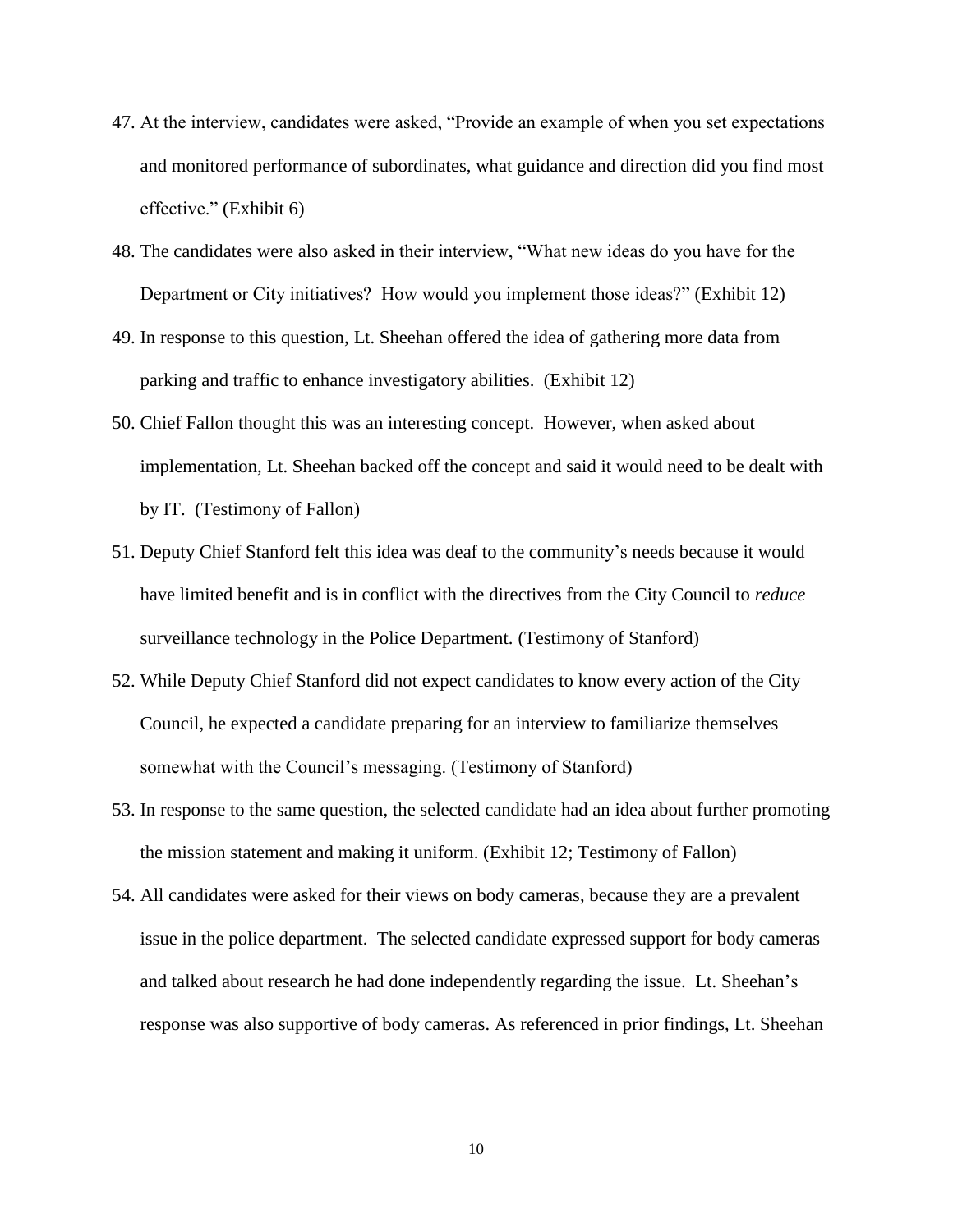had developed a draft policy for body cameras during his time as accreditation manager. (Testimony of Sheehan and Fallon)

- 55. The panel also was impressed with the selected candidate's question of the day, which spoke to his leadership, initiative and desire to improve the department. This was an email list that the selected candidate created for the officers who he supervised, in which there was a question quizzing the officers on policy or recent case law. Officers not under his command have asked to be added to the list, and the selected candidate has kept up the practice over the years. As referenced in previous findings, Lt. Sheehan has sent emails to police officers regarding court decisions and how those decisions could impact the Department. (Testimony of Sheehan and Fallon; Exhibit 12)
- 56. Overall, Chief Fallon felt that Lt. Sheehan was unprepared for the interview and displayed negativity that was concerning. (Testimony of Fallon)
- 57. Chief Fallon found that the selected candidate was more prepared for the interview and put more effort into presenting himself and his ideas at the interview. This included bringing a hard, bound copy of his resume and cover letter to the interview. Candidates were not required or asked to bring hard copies of anything to their interview. (Testimony of Fallon)
- 58. After the interviews were complete, the panel decided unanimously to recommend the selected candidate for promotion. This recommendation was relayed from the panel to the City's Mayor by Ms. Cooper. The Mayor accepted the recommendation of the interview panel. (Testimony of Fallon)
- 59. By letter dated June 24, 2019 from the Mayor, Lt. Sheehan was informed that the City was bypassing him for selection to the Captain's position and was instead promoting the selected candidate. (Stipulated Facts)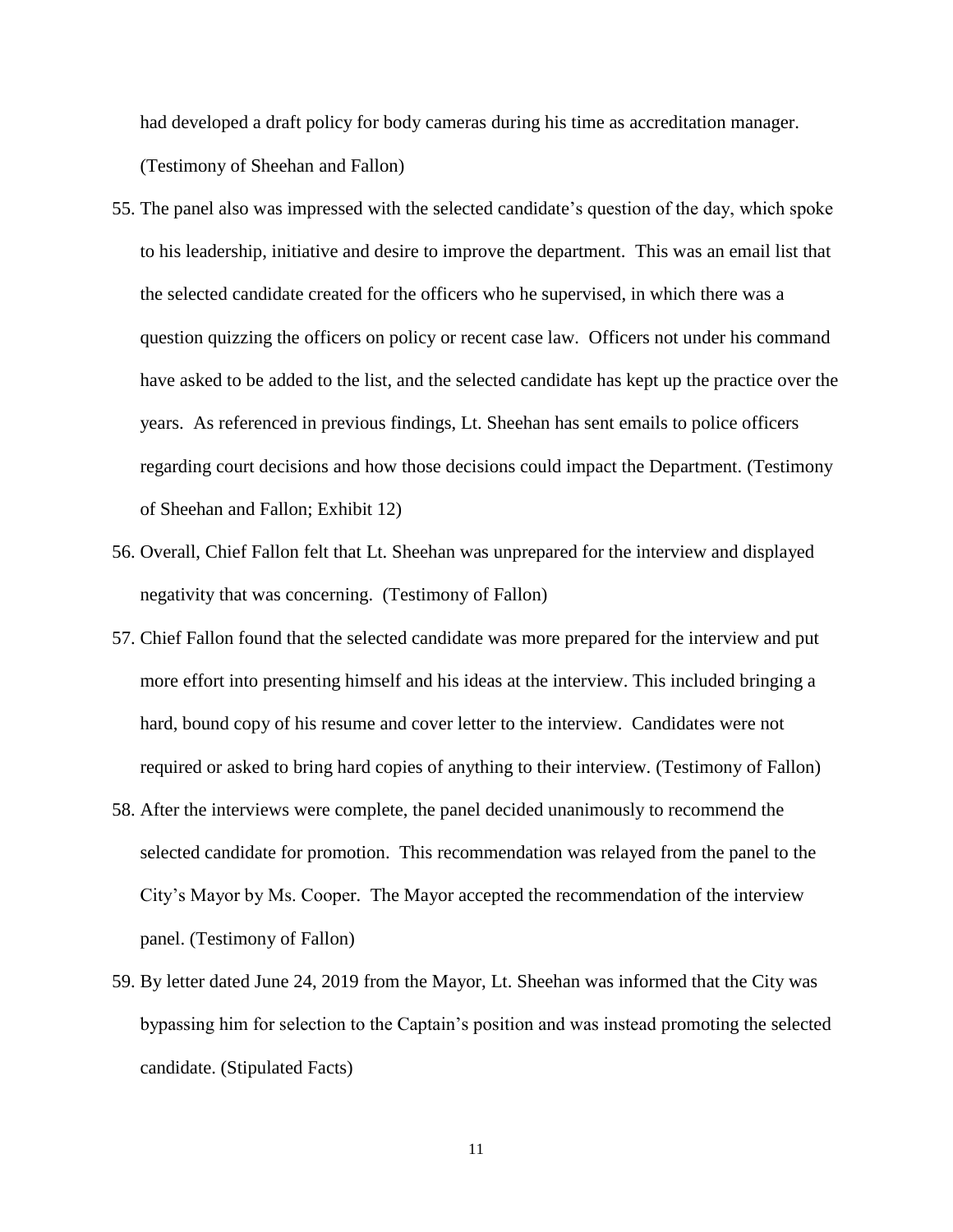- 60. The bypass letter cited in specific detail the reasons for Lt. Sheehan's bypass. The letter outlined concerns about Lt. Sheehan's leadership capabilities based on specific answers Lt. Sheehan gave to questions posed to him by the interview panel. In particular, the letter cited Lt. Sheehan's example of a time when he set expectations and monitored the performance of a subordinate to be a "single instance[] of performance correction" and that they were "looking for a more expansive leadership perspective." The letter also stated that Lt. Sheehan's example of a time when there was a lag between a discipline-worthy incident and the discipline imposition to be "anemic" and that the Department needed a Captain "who can take immediate and thorough corrective action when he observes a violation of Departmental Policy and Procedure." The letter also stated that Lt. Sheehan displayed negativity and resignation in a statement he made about the Department and its officers and during a discussion of a subordinate officer's desire to work in the Narcotics Bureau. The letter also criticized Lt. Sheehan's advice to the subordinate officer for not properly supporting the officer's career aspirations. The letter acknowledged Lt. Sheehan's idea about data gathering from Traffic and Parking and his support of body worn cameras. Finally, the letter cited Lt. Sheehan's two-sided resume as indicative of a lack of preparation for the interview. (Exhibit 17)
- 61. The bypass letter also cited positive reasons related to the selection of the selected candidate including his strong performance during the interview and demonstration of leadership capabilities in the answers he gave to the panel's questions. In particular, the letter cited the selected candidate's example of a time when he set expectations and monitored performance to be more impactful than Lt. Sheehan's example. The letter also referenced the selected candidate's examples of instances where he disciplined colleagues to be superior to Lt.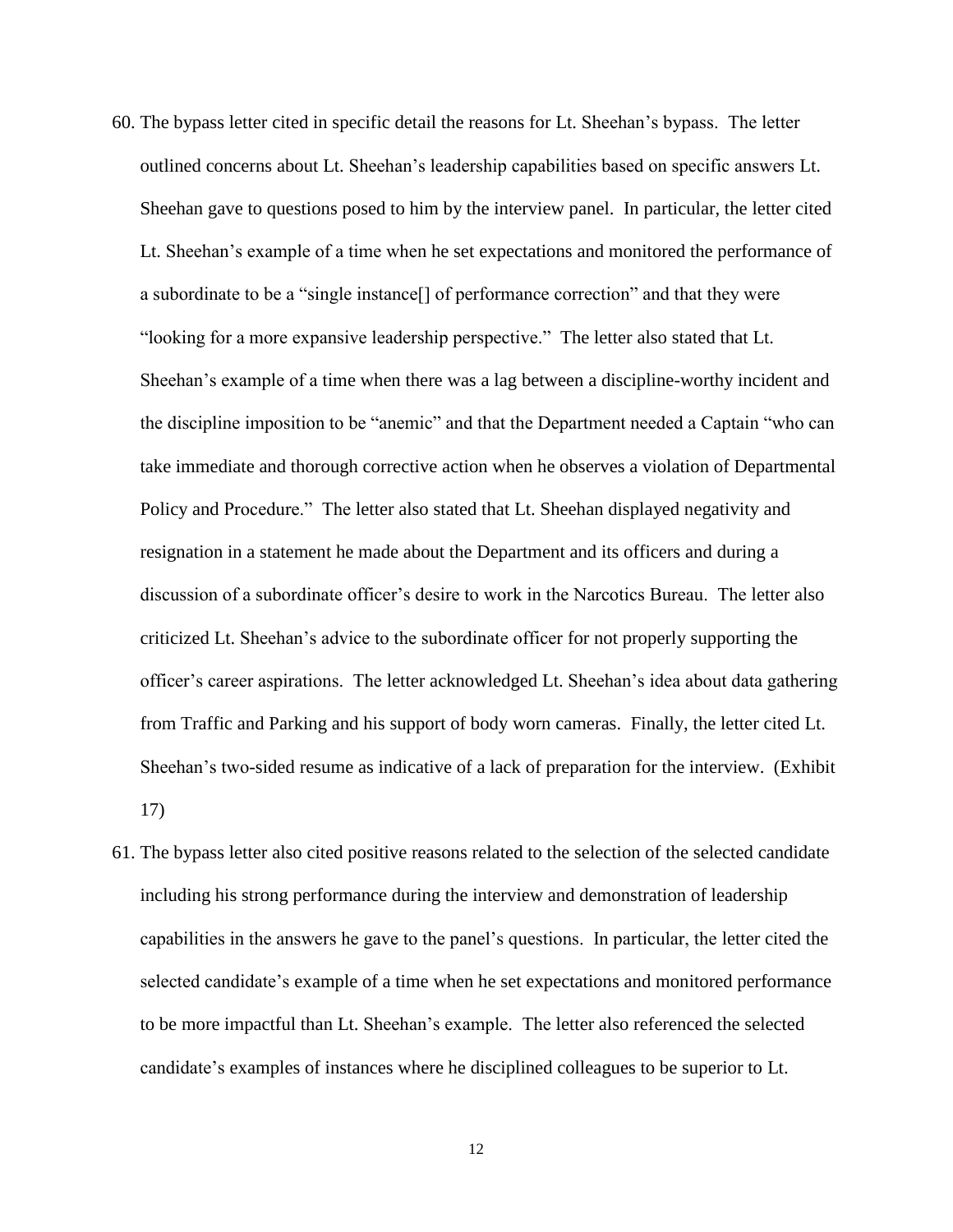Sheehan's example. In the letter, the selected candidate was recognized for his "Question of the Day" program as demonstrating "creativity, initiative and leadership." The letter also cited the selected candidate's discussion of "positive aspects of policing" and "beneficial changes we can make to grow into the 21st century.<sup>3</sup> The letter also credited the selected candidate with expanding on the subject of body worn cameras based on his own "selfdirected research." Finally, the letter referenced that the selected candidate brought a folder to the interview with a resume and cover letter for each panel member as indicative of how seriously he took the process and his preparation. (Exhibits 12, 17)

- 62. The City chose to only fill one Captain's position because the interview panel felt that they only had one person who was ready to fill the role of a Captain. (Testimony of Fallon)
- 63. After his bypass, Lt. Sheehan had a conversation with Deputy Chief Carrabino, with whom he is friends, about areas he could work on to become a Captain in the future. (Testimony of Appellant)

#### *Legal Standard*

J.

 The fundamental purpose of the civil service system is to guard against political considerations, favoritism, and bias in governmental hiring and promotion. The commission is charged with ensuring that the system operates on "[b]asic merit principles." Massachusetts Assn. of Minority Law Enforcement Officers v. Abban, 434 Mass.256, 259 (2001), citing Cambridge v. Civil Serv. Comm'n., 43 Mass.App.Ct. 300, 304. "Basic merit principles" means, among other things, "assuring fair treatment of all applicants and employees in all aspects of personnel administration" and protecting employees from "arbitrary and capricious actions." G.L. c. 31, § 1.

 $3$  A review of the recording of the selected candidate's interview indicates that this referred to his suggestion of posting the Department's mission statement in the Department's lobby and on the Department's website. Ex. 12 at 42:40.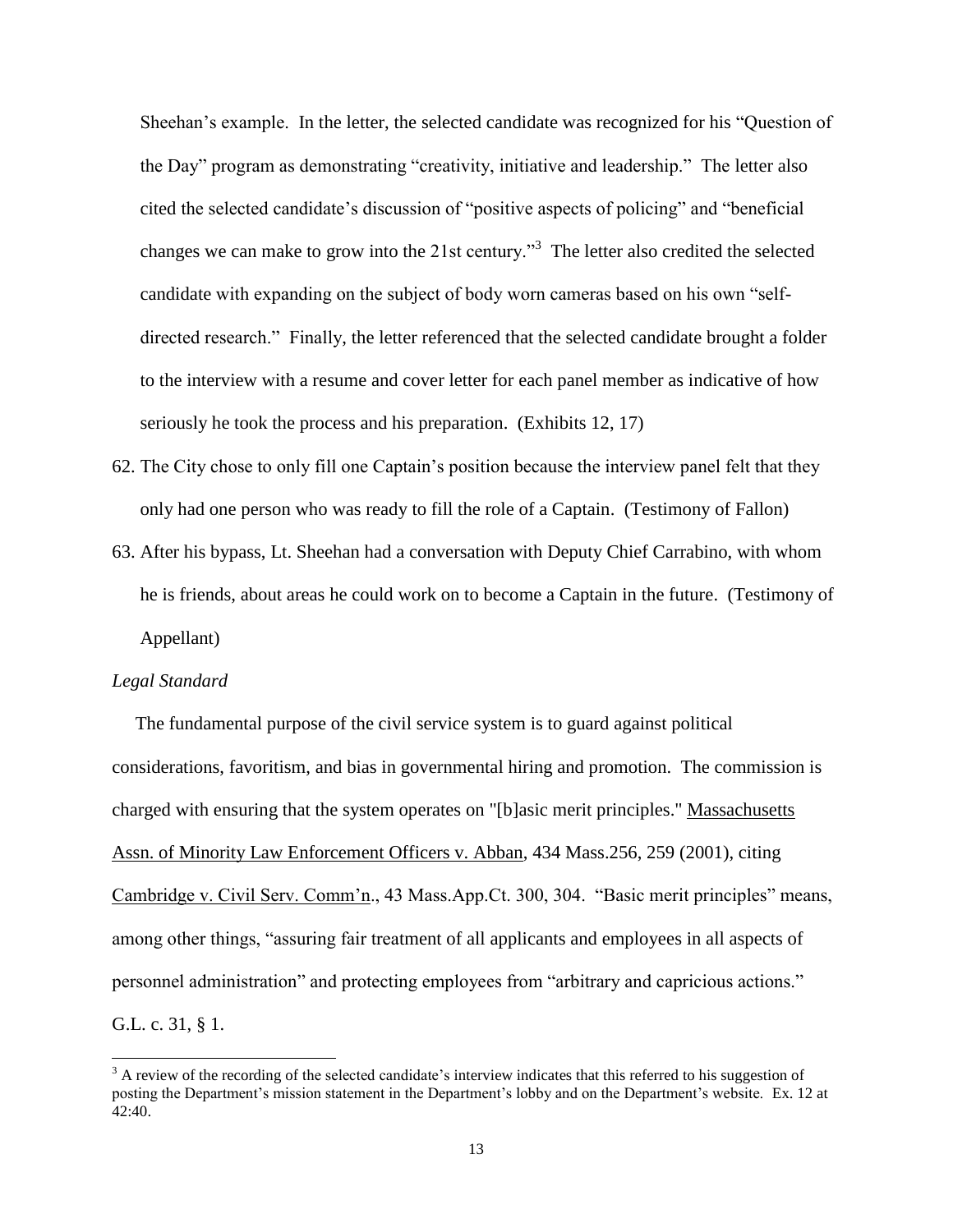The question before the Civil Service Commission is "whether the Appointing Authority has sustained its burden of proving that there was reasonable justification for the action taken by the appointing authority." Cambridge at 304. Reasonable justification means the Appointing Authority's actions were based on adequate reasons supported by credible evidence, when weighed by an unprejudiced mind, guided by common sense and by correct rules of law. Selectmen of Wakefield v. Judge of First Dist. Ct. of E. Middlesex, 262 Mass. 477, 482 (1928). Commissioners of Civil Service v. Municipal Ct. of the City of Boston, 359 Mass. 214 (1971).

 In answering this question, the Commission's role, while important, is relatively narrow in scope: reviewing the legitimacy and reasonableness of the appointing authority's actions and ensuring that the appointing authority conducted an "impartial and reasonably thorough review" of the applicant. City of Beverly v. Civil Service Comm'n, 78 Mass.App.Ct. 182, 189, 190-191 (2010) citing Falmouth v. Civil Serv. Comm'n, 447 Mass. 814, 824-826 (2006). The Commission owes "substantial deference" to the appointing authority's exercise of judgment in determining whether there was "reasonable justification" shown. Beverly citing Cambridge at 305, and cases cited. "It is not for the Commission to assume the role of super appointing agency, and to revise those employment determinations with which the Commission may disagree." Town of Burlington, 60 Mass. App. Ct. 914, 915 (2004).

### *Analysis*

 Lt. Sheehan was a good witness. He took his sworn testimony before the Commission seriously and provided honest, straightforward answers to the questions posed to him. The overwhelming evidence shows that Lt. Sheehan has made a meaningful contribution to the City and its police force. He has used his extensive experience and educational background, including his law degree, to improve various aspects of police department operations. His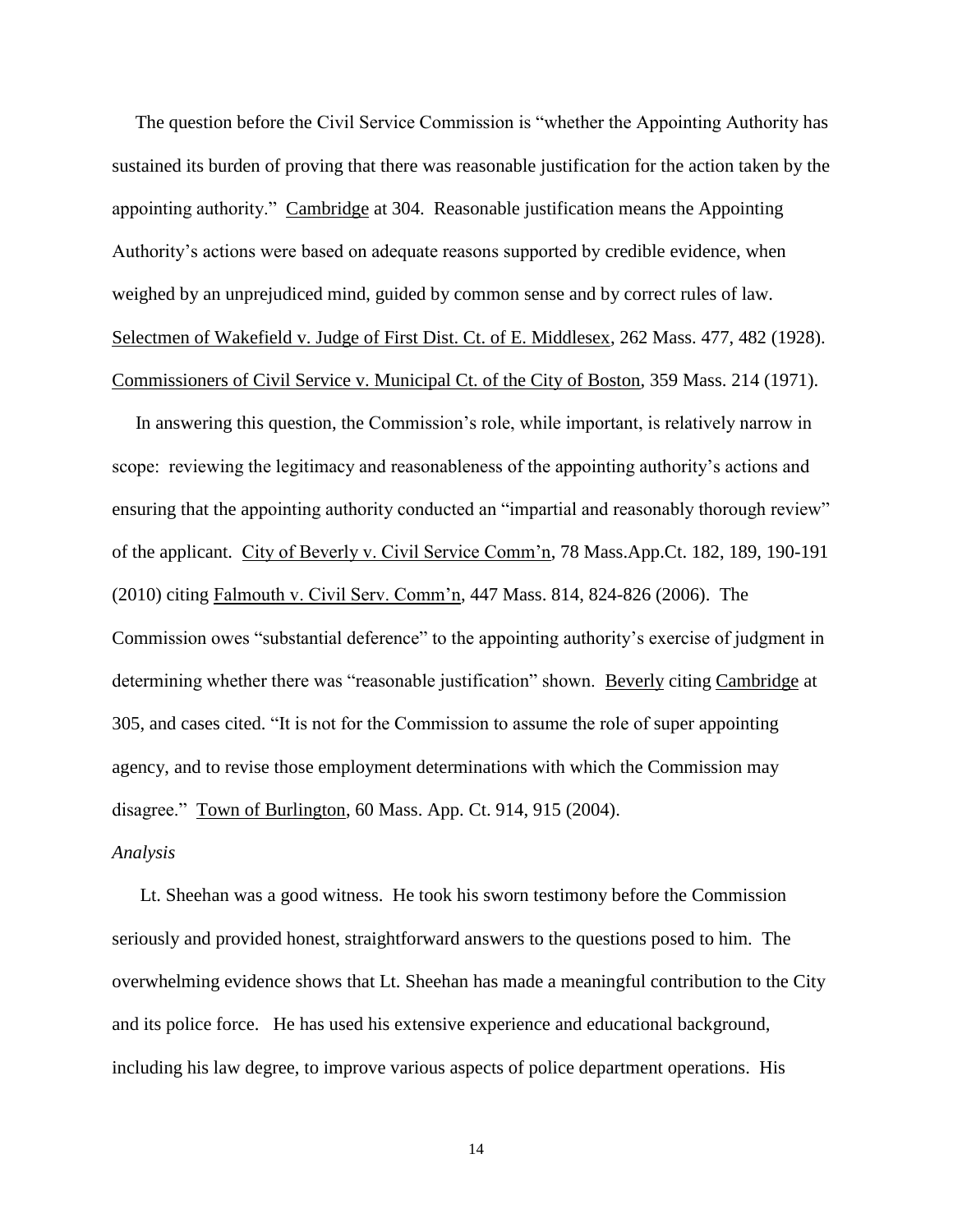testimony and the documentary evidence show that he played a (very) substantial role in the Department's successful efforts at obtaining certification and accreditation. As cited in the findings, he has, on his own initiative, contributed in various other ways to improve Department operations. In short, he is a credit to the Department and the City of Somerville.

 The selected candidate has also made significant contributions to the City and its police force, applying his experience and educational background, which includes a bachelor's and master's degree in criminal justice. The selected candidate has served in various roles in the Department, including the important role of supervising the Department's Family Services Unit, which oversees investigations of sexual assaults, domestic violence allegations and alleged hate crimes. He has also taken initiatives to improve Department operations.

 That turns to the issue of the interviews. Although it is not the Commission's role to rate the candidates' interview performance, I do need to determine whether the preponderance of the evidence supports the City's conclusion that Lt. Sheehan had a poor interview, which the City used as the basis for bypassing him for promotion.

 I carefully listened to the witness testimony, including the testimony of Lt. Sheehan and two interview panelists (the Police Chief and Deputy Police Chief); and reviewed all exhibits, including the interview recordings of Lt. Sheehan and the selected candidate. The preponderance of the evidence supports the panel's conclusion that Lt. Sheehan did not have a good interview. Overall, it appeared that Lt. Sheehan had not prepared for the interview. Surprisingly, his answers did not appear to reflect sufficient forethought regarding why he would be the best candidate to serve in the important leadership role of Police Captain. Specifically, the Police Chief and Deputy Police Chief were sincerely taken aback by Lt. Sheehan's offhanded comment that he would discourage any member of the Department from joining the Narcotics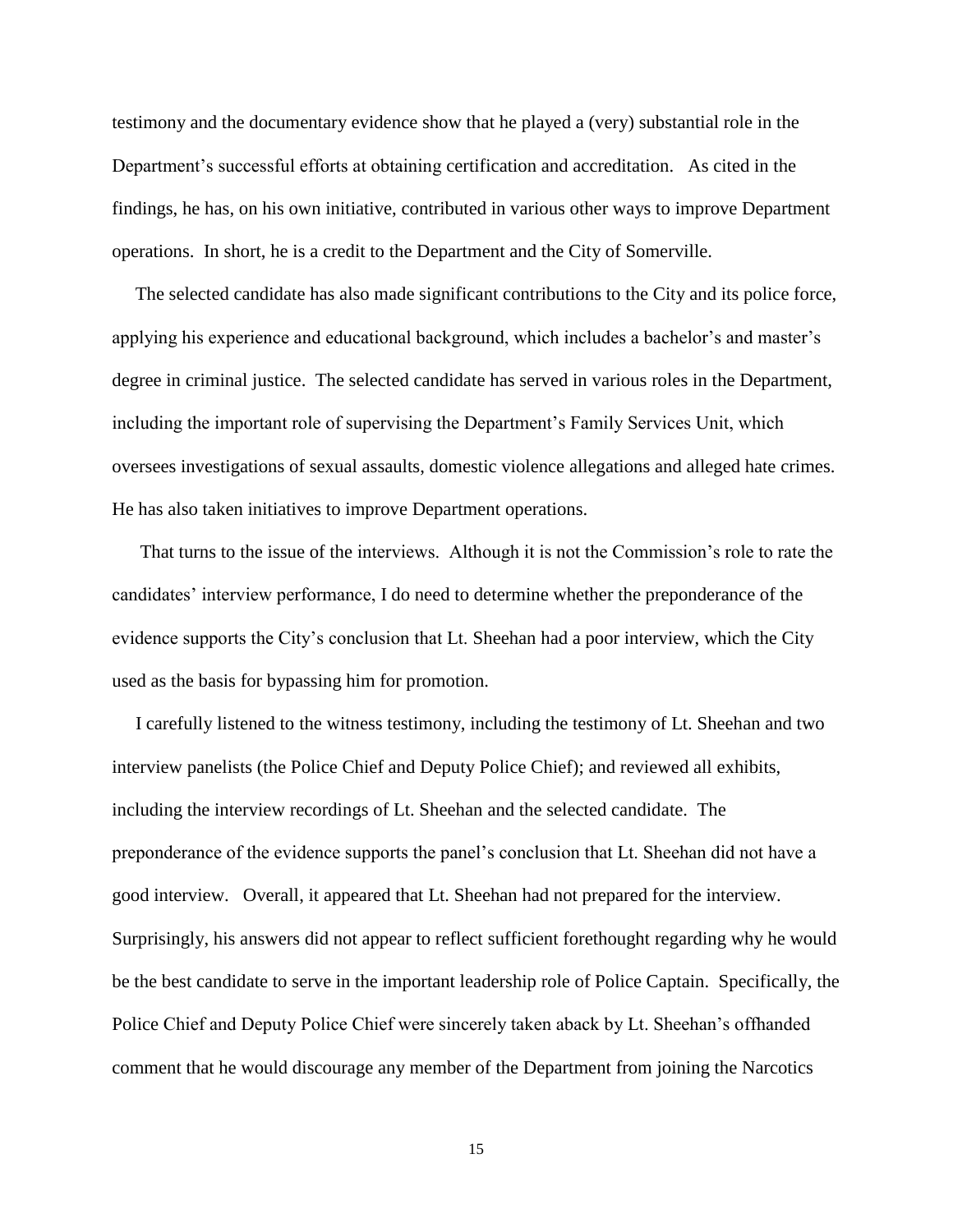division because officers in that division must deal with unscrupulous individuals who make untruthful statements. That was a troubling answer from a candidate seeking to be Police Captain, a role in which the incumbent should be expected to encourage officers to consider taking on challenging assignments that are vital to the Department.

 Lt. Sheehan made another inexplicable, offhanded comment during the interview, suggesting that police officers are "miserable people". While it is clear that Lt. Sheehan has the highest regard for his colleagues, the Police Chief was understandably concerned with this response, given his (the Chief's) ongoing efforts to bolster the image of the Police Department to the community.

 Lt. Sheehan, who should have expected questions from the panelists regarding how he would handle disciplinary matters in the Department, primarily limited his response on this topic to one example in which he admittedly did not, at least initially, handle the matter well.

 Overall, Lt. Sheehan, during the interview, appeared unable to share with the panelists how he could apply his significant education and experience in the important leadership role of Police Captain. In contrast, the selected candidate appears to have provided the interview panel with thoughtful, proactive responses and his overall performance showed that he had thought through what he wanted to communicate with the interview panel regarding his ability to assume the role of Police Captain.

 I also did not find any evidence of any personal or political bias. The testimony of the Police Chief and the Deputy Police Chief showed that they were not predisposed to any candidate prior to the interview, but, rather, developed genuine concerns about Lt. Sheehan's ability to serve as Police Captain at this time based on his responses during the important interview process. It was noteworthy that one of the interview panelists, who did not testify before the Commission,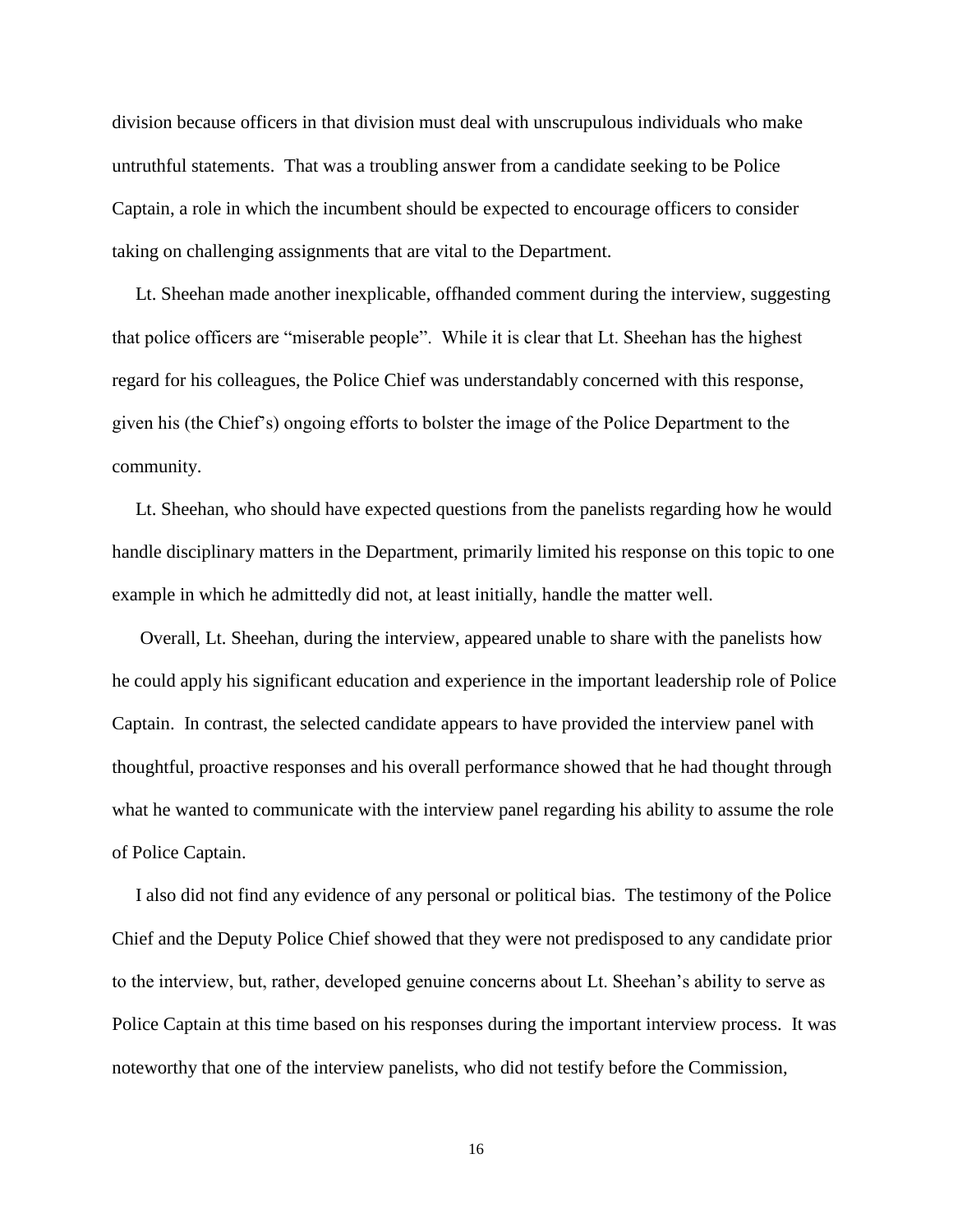personally met with Lt. Sheehan after the process was concluded to offer him guidance about how to improve his performance during future interviews. That is not indicative of a panel that was biased against Lt. Sheehan.

 In those cases, as here, where there is no evidence of any personal or political bias, the Commission owes substantial deference to the City's exercise of judgment in bypassing a candidate for promotion, and this extends to the weight given to, and evaluation of, a candidate's interview performance. A candidate's poor performance during the interview process, especially to a senior level position in the department's command staff, is a relevant factor an appointing authority can use to judge an applicant. See Frost v. Town of Amesbury, 7 MCSR 137 (1994) (Commission upholds bypass where applicant's answers to situational questions were unsatisfactory); LaRoche v. Department of Correction, 13 MCSR 159 (2000) (Commission upholds bypass where applicant's answers to situational scenarios did not comply with department policies and procedures and failed to demonstrate an ability to lead); McMahon v. Town of Brookline, 20 MCSR 24 (2007) (poor interview performance can stand alone as the sole basis for bypass where there is no evidence of any inappropriate motivations on the part of the Appointing Authority. 4

#### *Conclusion*

J.

 For these reasons, the City's decision to bypass the Appellant for the promotion to Captain is affirmed and Lt. Sheehan's appeal under Docket No. G2-19-178 is *denied*.

<sup>&</sup>lt;sup>4</sup> I have not overlooked the Appellant's argument that the interview process did not follow the letter of the requirements negotiated as part of the collective bargaining agreement. Any allegations regarding a violation of the CBA should be pursued through the grievance process, not the Commission.